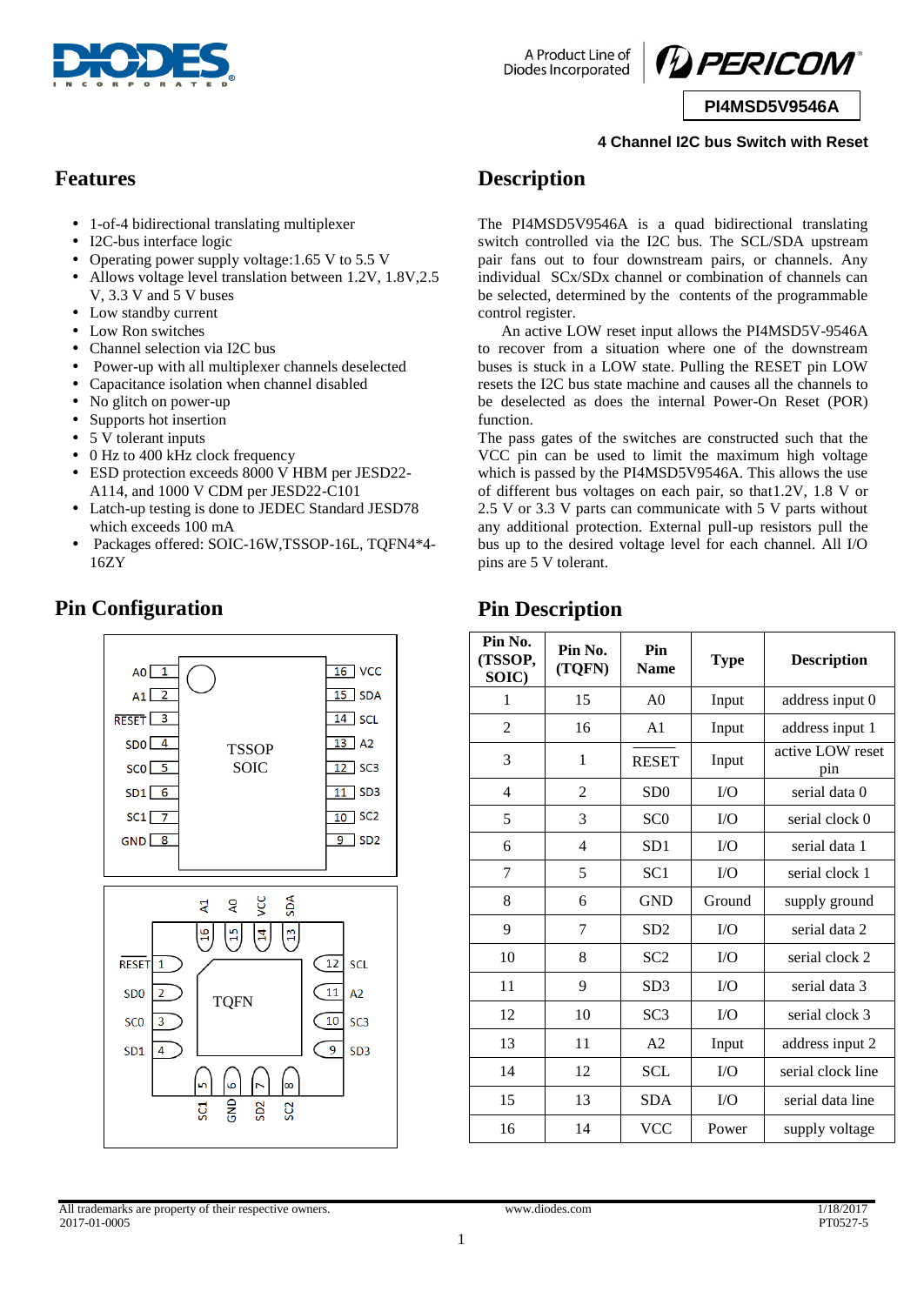



### **Block Diagram**



**Figure 1: Block Diagram**

### **Maximum Ratings**

#### **Note:**

Stresses greater than those listed under MAXIMUM RATINGS may cause permanent damage to the device. This is a stress rating only and functional operation of the device at these or any other conditions above those indicated in the operational sections of this specification is not implied. Exposure to absolute maximum rating conditions for extended periods may affect reliability.

#### **Recommended operation conditions**

| Symbol                | <b>Parameter</b>                            | Min                      | <b>Typ</b>               | Max   | Unit         |
|-----------------------|---------------------------------------------|--------------------------|--------------------------|-------|--------------|
| $V_{CC}$              | $V_{\text{CCA}}$ Positive DC Supply Voltage | 1.65                     | -                        | 5.5   | $\mathbf{V}$ |
| $V_{EN}$              | Enable Control Pin Voltage                  | <b>GND</b>               |                          | 5.5   | V            |
| $V_{IO}$              | I/O Pin Voltage                             | <b>GND</b>               | $\overline{\phantom{0}}$ | 5.5   | V            |
| $\Delta t / \Delta V$ | Input transition rise or fall time          | $\overline{\phantom{a}}$ | -                        | 10    | ns/V         |
| $T_A$                 | <b>Operating Temperature Range</b>          | $-40$                    | -                        | $+85$ | $\infty$     |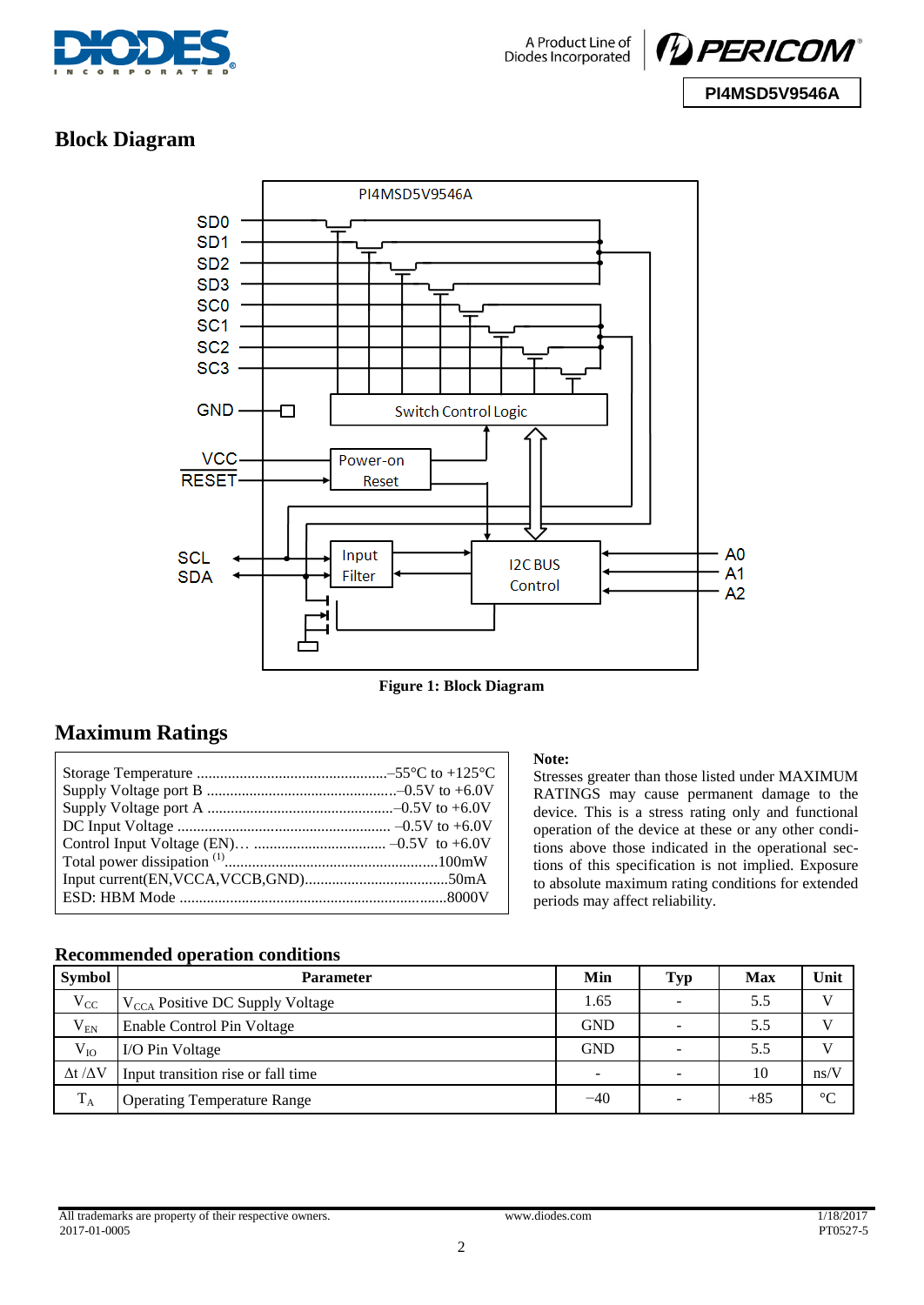



**DC Electrical Characteristics**

Unless otherwise specified,  $-40^{\circ}$ C≤T<sub>A</sub>≤85°C, 1.1V≤Vcc≤3.6V

| <b>Symbol</b>         | Parameter                   | <b>Conditions</b>                     | <b>VCC</b>            | Min            | <b>Typ</b>     | <b>Max</b>               | Unit                    |
|-----------------------|-----------------------------|---------------------------------------|-----------------------|----------------|----------------|--------------------------|-------------------------|
| Supply                |                             |                                       |                       |                |                |                          |                         |
| <b>VCC</b>            | <b>Supply Voltage</b>       |                                       |                       | 1.65           |                | 5.5                      | V                       |
|                       |                             | operating mode;                       | 3.6V to 5.5V          |                | 65             | 100                      | uA                      |
| ICC                   | supply current              | no load;<br>$V_I = VCC$ or GND;       | 2.3V to 3.6V          |                | 20             | 50                       | uA                      |
|                       |                             | $fSCL = 100$ kHz                      | 1.65V to 2.3V         |                | 10             | 30                       | uA                      |
|                       |                             | standby mode; $VCC =$                 | 3.6V to 5.5V          |                | 0.3            | $\mathbf{1}$             | uA                      |
| Istb                  | standby current             | 3.6 V;<br>no load; $V_I$ = VCC or     | 2.3V to 3.6V          |                | 0.1            | $\mathbf{1}$             | uA                      |
|                       |                             | GND;<br>$fSCL = 0$ kHz                | 1.65V to 2.3V         |                | 0.1            | 1                        | uA                      |
| $VPOR^{[1]}$          | power-on reset voltage      | no load; $V_I$ = VCC or<br><b>GND</b> | 3.6V to 5.5V          |                | 1.3            | 1.5                      | $\mathbf V$             |
|                       | Input SCL; input/output SDA |                                       |                       |                |                |                          |                         |
| $\rm V_{II}$          | LOW-level input voltage     |                                       | 1.65V to 5.5V         | $-0.5$         |                | $+0.3V_{CC}$             | $\mathbf V$             |
|                       |                             |                                       | $1.65V$ to 2V         | $0.75V_{CC}$   |                | 6                        | V                       |
| $V_{IH}$              | HIGH-level input voltage    |                                       | 2V to 5.5V            | $0.7V_{CC}$    |                | 6                        | V                       |
|                       |                             | $V_{OL} = 0.4 V$                      | 1.65V to 5.5V         | 3              |                | $\overline{\phantom{a}}$ | mA                      |
| $I_{OL}$              | LOW-level output current    | $V_{OL} = 0.6 V$                      | 1.65V to 5.5V         | 6              |                | $\blacksquare$           | mA                      |
| $\mathbf{I}_{\rm IL}$ | LOW-level input current     | $V_I = GND$                           | 1.65V to 5.5V<br>$-1$ |                |                | $+1$                     | uA                      |
| $I_{IH}$              | HIGH-level input current    | $V_I = VCC$                           | 1.65V to 5.5V         | $-1$           |                | $+1$                     | uA                      |
| Ci                    | input capacitance           | $VI = GND$                            | 1.65V to 5.5V         | $\mathbf{r}$   | 12             | 13                       | pF                      |
| Pass Gate             |                             |                                       |                       |                |                |                          |                         |
|                       |                             | $V_{O} = 0.4 V;$                      | 4.5 V to 5.5 V        | $\overline{4}$ | 9              | 24                       | $\Omega$                |
| Ron                   | ON-state resistance         | $IO = 15 mA$                          | 3V to 3.6V            | 5              | 11             | 31                       | $\Omega$                |
|                       |                             | $V_0 = 0.4 V;$                        | 2.3V to 2.7V          | 7              | 16             | 55                       | $\Omega$                |
|                       |                             | $IO = 10mA$                           | 1.65V to 2V           | 9              | 20             | 70                       | $\Omega$                |
|                       |                             |                                       | 5V                    |                | 3.6            |                          | $\mathbf V$             |
|                       |                             |                                       | 4.5 V to 5.5 V        | 2.8            |                | 4.5                      | $\mathbf V$             |
|                       |                             |                                       | 3.3V                  |                | 2.2            |                          | $\mathbf{V}$            |
|                       |                             | $V$ in = $VCC$ ;                      | 3V to 3.6V            | 1.6            |                | 2.8                      | $\overline{\mathbf{V}}$ |
| Vpass                 | switch output voltage       | $Iout = -100uA$                       | 2.5V                  |                | 1.5            |                          | $\mathbf{V}$            |
|                       |                             |                                       | 2.3V to 2.7V          | 1.1            |                | $\overline{2}$           | $\mathbf{V}$            |
|                       |                             |                                       | 1.8V                  |                | 0.9            |                          | $\mathbf{V}$            |
|                       |                             |                                       | 0.54<br>1.65V to 2V   |                |                | 1.3                      | $\mathbf V$             |
| $\mathbf{I}_{\rm L}$  | leakage current             | $VI = VCC$ or $GND$                   | 1.65V to 5.5V         | $-1$           |                | $+1$                     | uA                      |
| Cio                   | input/output capacitance    | $VI = VCC$ or $GND$                   | 1.65V to 5.5V         |                | $\overline{3}$ | 5 <sup>5</sup>           | pF                      |

To be continued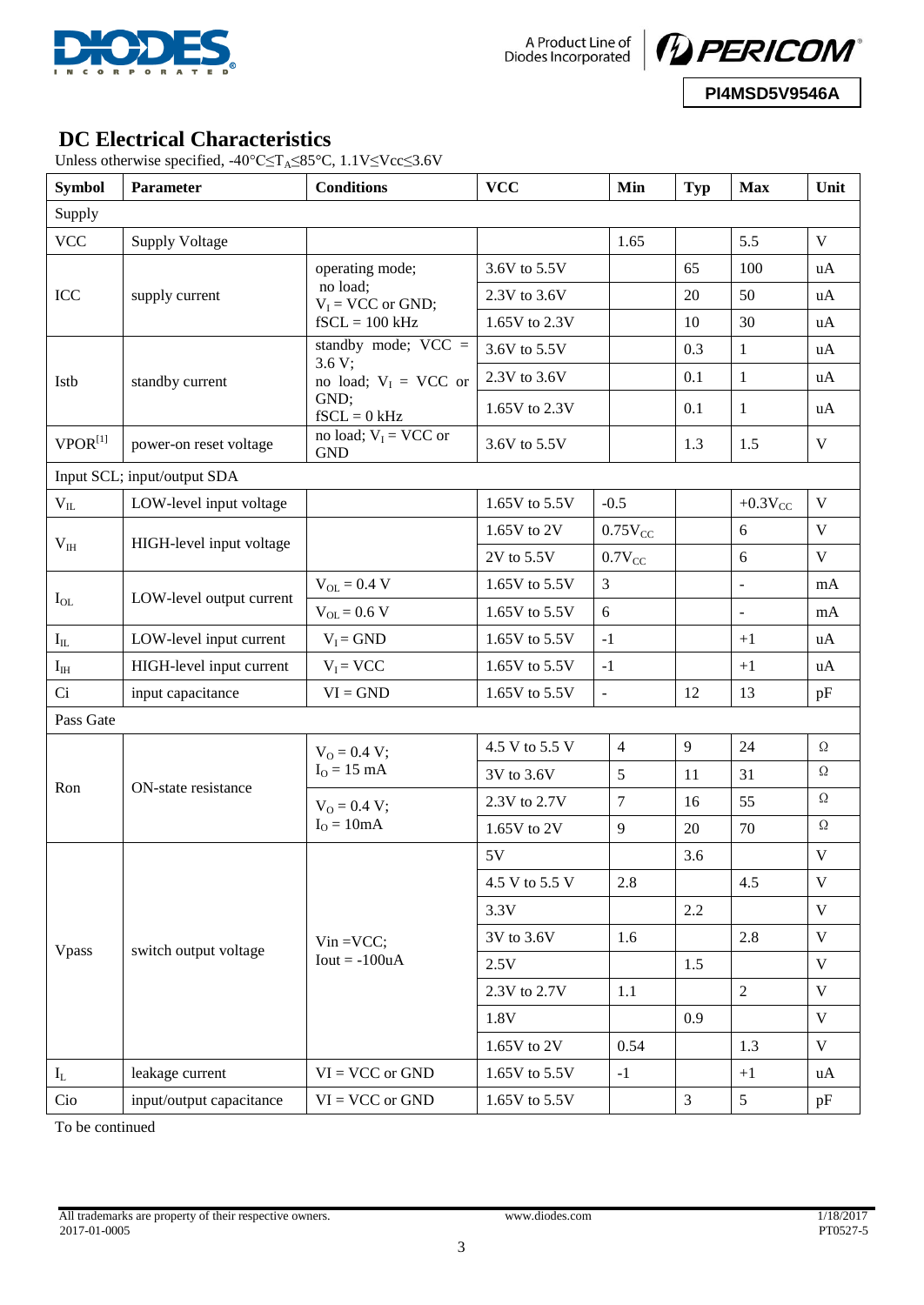



**Continued** 

| <b>Symbol</b>            | <b>Parameter</b>         | Conditions  | <b>VCC</b>      | Min          | <b>Typ</b> | <b>Max</b>   | Unit |
|--------------------------|--------------------------|-------------|-----------------|--------------|------------|--------------|------|
| Select inputs A0, A1, A2 |                          |             |                 |              |            |              |      |
| $V_{IL}$                 | LOW-level input voltage  |             | 1.65V to $5.5V$ | $-0.5$       |            | $+0.3V_{CC}$ |      |
| V <sub>IH</sub>          | HIGH-level input voltage |             | 1.65V to $5.5V$ | $0.7V_{CC}$  |            | <sub>6</sub> |      |
| $I_{IL}$                 | LOW-level input current  | $V_I = GND$ | 1.65V to 5.5V   | $\mathbf{-}$ |            | $+1$         | uA   |
| Ci                       | input capacitance        | $V_I = GND$ | 1.65V to $5.5V$ |              |            |              | pF   |

**Note**: VCC must be lowered to 0.2 V for at least 5 us in order to reset part.

### **AC Electrical characteristics**

Tamb = -40  $^{\circ}$  C to +85  $^{\circ}$  C; unless otherwise specified.

| <b>Symbol</b>           | <b>Parameter</b>                    | <b>Conditions</b>                              | <b>VCC</b>    | Min | <b>Typ</b> | <b>Max</b> | Unit |
|-------------------------|-------------------------------------|------------------------------------------------|---------------|-----|------------|------------|------|
| $t_{PD}$ <sup>[1]</sup> | propagation delay                   | from SDA to SD <sub>x</sub> ,<br>or SCL to SCx | 1.65V to 5.5V |     |            | 0.3        | ns   |
| <b>RESET</b>            |                                     |                                                |               |     |            |            |      |
| tw(rst)L                | LOW-level reset time                |                                                |               | 4   |            |            | ns   |
| trst                    | reset time                          | SDA clear                                      |               | 500 |            |            | ns   |
| $t_{REC;STA}$           | recovery time to START<br>condition |                                                |               | O   |            |            | ns   |

**Note** 

[1]Pass gate propagation delay is calculated from the 20Ω typical Ron and the 15 pF load capacitance.

[2] Measurements taken with 1 kΩpull-up resistor and 50 pF load.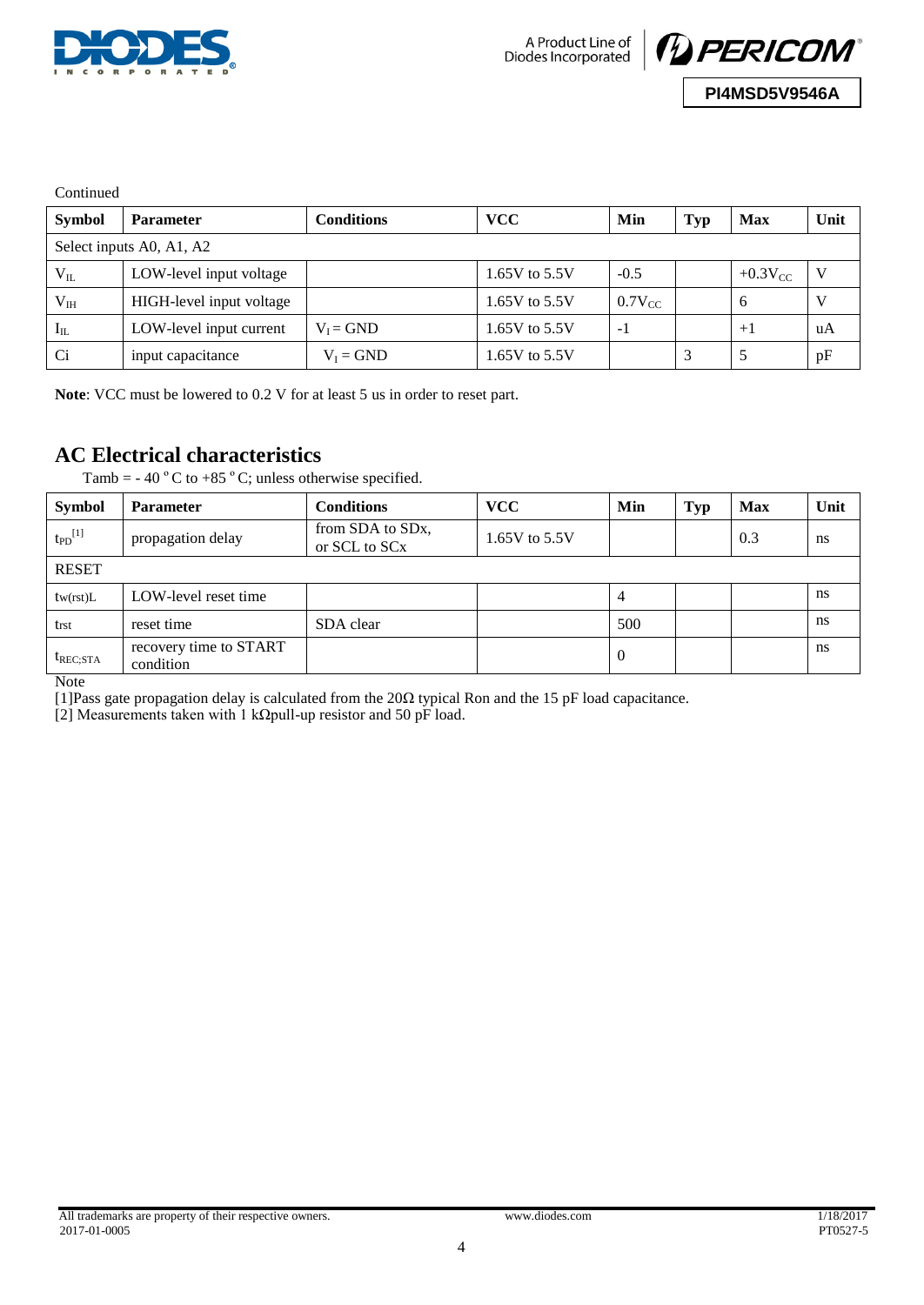



**PI4MSD5V9546A**

# **I2C Interface Timing Requirements**

| Symbol               | Parameter                                                                                     | <b>STANDARD MODE</b><br>$I2C$ BUS |            | <b>FAST MODE</b><br>$I2C$ BUS | <b>UNIT</b>  |              |
|----------------------|-----------------------------------------------------------------------------------------------|-----------------------------------|------------|-------------------------------|--------------|--------------|
|                      |                                                                                               | <b>MIN</b>                        | <b>MAX</b> | <b>MIN</b>                    | <b>MAX</b>   |              |
| fscl                 | I2C clock frequency                                                                           | $\Omega$                          | 100        | $\theta$                      | 400          | kHz          |
| $t_{\rm Low}$        | I2C clock high time                                                                           | 4.7                               |            | 1.3                           |              | $\mu$ s      |
| $t_{High}$           | I2C clock low time                                                                            | 4                                 |            | 0.6                           |              | $\mu$ s      |
| $t_{SP}$             | I2C spike time                                                                                |                                   | 50         |                               | 50           | ns           |
| $t_{\text{SU:DAT}}$  | I2C serial-data setup time                                                                    | 250                               |            | 100                           |              | $\mathbf{n}$ |
| $t_{HD:DAT}$         | I2C serial-data hold time                                                                     | $0^{[1]}$                         |            | $0^{[1]}$                     |              | $\mu$ s      |
| tr                   | I2C input rise time                                                                           |                                   | 1000       |                               | 300          | ns           |
| tf                   | I2C input fall time                                                                           |                                   | 300        |                               | 300          | ns           |
| $t_{\rm BUF}$        | I2C bus free time between stop and start                                                      | 4.7                               |            | 1.3                           |              | $\mu$ s      |
| $t_{\rm SU:STA}$     | I2C start or repeated start condition setup                                                   | 4.7                               |            | 0.6                           |              | $\mu$ s      |
| $t_{HD:STA}$         | I2C start or repeated start condition hold                                                    | 4                                 |            | 0.6                           |              | $\mu$ s      |
| $t_{\rm SU:STO}$     | I2C stop condition setup                                                                      | 4                                 |            | 0.6                           |              | $\mu$ s      |
| t <sub>VD:DATA</sub> | Valid-data time (high to $\overline{low}$ ) <sup>[2]</sup><br>SCL low to SDA output low valid |                                   | 1          |                               | $\mathbf{1}$ | $\mu$ s      |
|                      | Valid-data time (low to high) $^{[2]}$<br>SCL low to SDA output high valid                    |                                   | 0.6        |                               | 0.6          | $\mu$ s      |
| $t_{VD:ACK}$         | Valid-data time of ACK condition<br>ACK signal from SCL low to SDA output low                 |                                   | 1          |                               | 1            | $\mu$ s      |
| Cb                   | I2C bus capacitive load                                                                       |                                   | 400        |                               | 400          | pF           |

Notes:

[1] A device internally must provide a hold time of at least 300 ns for the SDA signal (referred to as the VIH min of the SCL signal), in order to bridge the undefined region of the falling edge of SCL.

[2] Data taken using a 1-kΩ pullup resistor and 50-pF load Notes



Figure 2. Definition of timing on the I2C-bus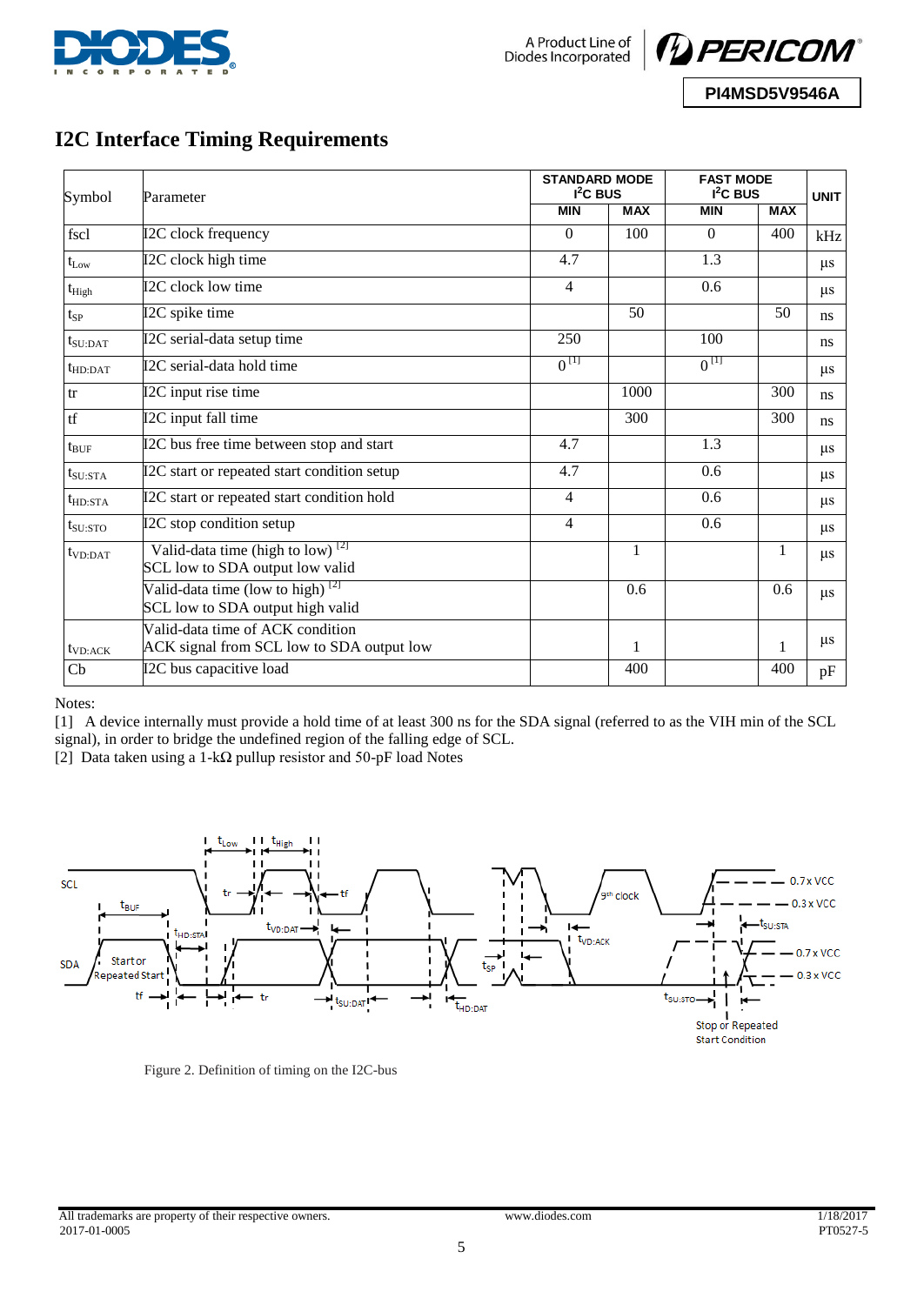



### **Application**



| <b>VCC</b> | VPU1          | VPU2          |
|------------|---------------|---------------|
| 1.8V       | $1.5V - 5.5V$ | $1.2V - 5.5V$ |
| 2.5V       | $1.8V - 5.5V$ | $1.8V - 5.5V$ |
| 3.3V       | $2.7V - 5.5V$ | $2.7V - 5.5V$ |
| 5V         | 4.5V-5.5V     | 4.5V-5.5V     |

Note:

If the device generating the interrupt has an open-drain output structure or can be 3-stated, a pull-up resistor is required. If the device generating the interrupt has a totem pole output structure and cannot be 3-stated, a pull-up resistor is not required. The interrupt inputs should not be left floating.

### **Device addressing**

Following a START condition, the bus master must output the address of the slave it is accessing. The address of the PI4MSD5V9546A is shown in Figure 4. To conserve power, no internal pull-up resistors are incorporated on the hardware selectable address pins and they must be pulled HIGH or LOW.

The last bit of the slave address defines the operation to be performed. When set to logic 1, a read is selected while a logic 0 selects a write operation.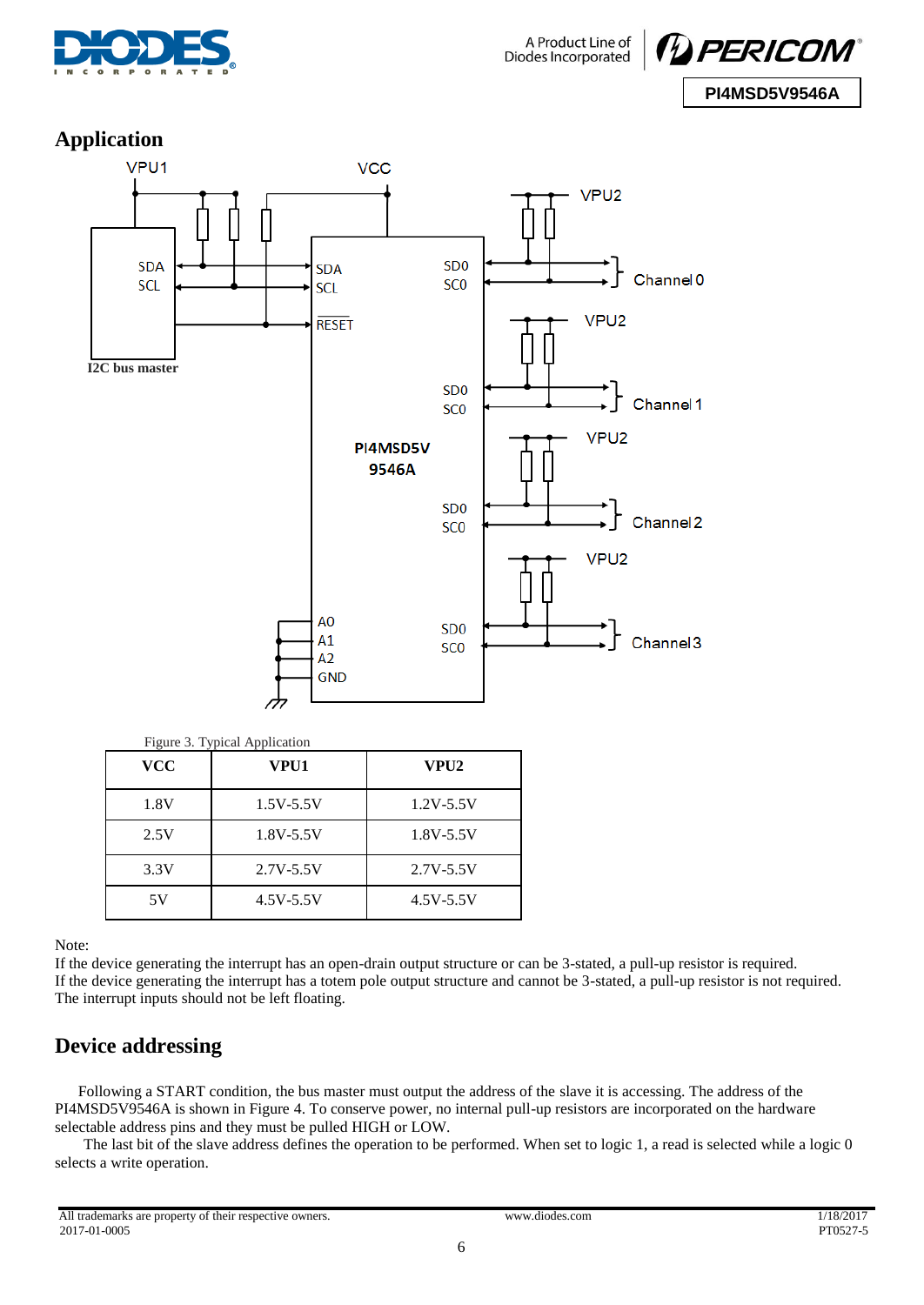





Figure 4:Device address

#### **Control register**

Following the successful acknowledgement of the slave address, the bus master sends a byte to the PI4MSD5V9546A, which is stored in the control register. If the PI4MSD5V9546A receives multiple bytes, it saves the last byte received. This register can be written and read via the I2C-bus.bus.



Figure 5: Control register

#### **Control register definition**

One or several SCx/SDx downstream pair, or channel, is selected by the contents of the control register. This register is written after the PI4MSD5V9546A has been addressed. The 4 LSBs of the control byte are used to determine which channel is to be selected. When a channel is selected, the channel will become active after a STOP condition has been placed on the I2C-bus. This ensures that all SCx/SDx lines are in a HIGH state when the channel is made active, so that no false conditions are generated at the time of connection.

| D7       | D <sub>6</sub> | D <sub>5</sub> | D <sub>4</sub> | B <sub>3</sub> | B <sub>2</sub>            | B <sub>1</sub>   | B <sub>0</sub> | Command                                              |
|----------|----------------|----------------|----------------|----------------|---------------------------|------------------|----------------|------------------------------------------------------|
| X        | X              | X              | X              | X              | $\boldsymbol{\mathrm{X}}$ | $\boldsymbol{X}$ | $\Omega$       | channel 0 disabled                                   |
|          |                |                |                |                |                           |                  |                | channel 0 enabled                                    |
| X        | X              | X              | X              | X              | $\mathbf{X}$              | $\Omega$         | X              | channel 1 disabled                                   |
|          |                |                |                |                |                           |                  |                | channel 1 enabled                                    |
| X        | X              | X              | X              | X              | $\Omega$                  | X                | X              | channel 2 disabled                                   |
|          |                |                |                |                |                           |                  |                | channel 2 enabled                                    |
| X        | X              | X              | X              | $\Omega$       | X                         | $\mathbf{X}$     | X              | channel 3 disabled                                   |
|          |                |                |                |                |                           |                  |                | channel 3 enabled                                    |
| $\Omega$ | $\Omega$       | $\theta$       | $\Omega$       | $\Omega$       | $\Omega$                  | $\Omega$         | $\Omega$       | no channel selected;<br>power-up/reset default state |

Control register: Write—channel selection; Read—channel status.

Remark: Several channels can be enabled at the same time. Example:  $B3 = 0$ ,  $B2 = 1$ ,  $B1 = 1$ ,  $B0 = 0$ , means that channel 0 and channel 3 are disabled and channel 1 and channel 2 are enabled. Care should be taken not to exceed the maximum bus capacitance.

## **RESET input**

The RESET input is an active LOW signal which may be used to recover from a bus fault condition. By asserting this signal LOW for a minimum of tw(rst)L, the PI4MSD5V9546A will reset its registers and I2C-bus state machine and will deselect all channels. The RESET input must be connected to VCC through a pull-up resistor.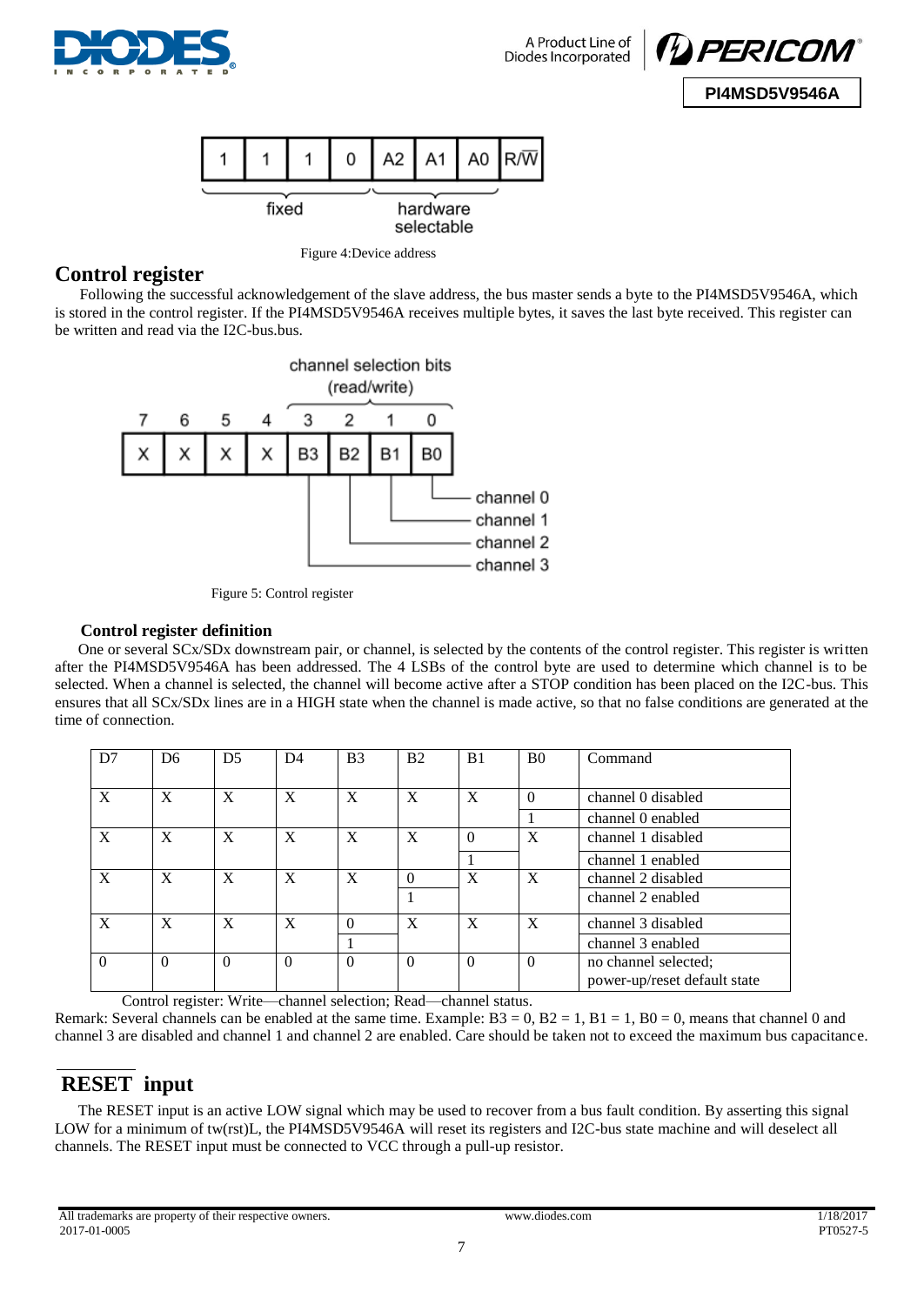



#### **Power-on reset**

When power is applied to VCC, an internal Power-On Reset (POR) holds the PI4MSD5V9546A in a reset condition until VCC has reached VPOR. At this point, the reset condition is released and the PI4MSD5V9546A registers and I2C-bus state machine are initialized to their default states (all zeroes) causing all the channels to be deselected. Thereafter, VCC must be lowered below 0.2 V to reset the device.

#### **Voltage translation**

The pass gate transistors of the PI4MSD5V9546A are constructed such that the VCC voltage can be used to limit the maximum voltage that is passed from one I2C-bus to another.



Figure 6:Vpass voltage VS Vcc

Figure 6 shows the voltage characteristics of the pass gate transistors (note that the graph was generated using the data specified in Section "DC Electrical characteristics" of this data sheet).

In order for the PI4MSD5V9546A to act as a voltage translator, the Vpass voltage should be equal to, or lower than the lowest bus voltage. For example, if the main bus was running at 5 V, and the downstream buses were 3.3 V and 2.7 V, then Vpass should be equal to or below 2.7 V to clamp the downstream bus voltages effectively.

Looking at Figure 6, we see that Vpass (max) is at 2.7 V when the PI4MSD5V9546A supply voltage is 3.5 V or lower so the PI4MSD5V9546A supply voltage could be set to 3.3 V. Pull-up resistors can then be used to bring the bus voltages to their appropriate levels

#### **I2C BUS**

The I2C-bus is for 2-way, 2-line communication between different ICs or modules. The two lines are a serial data line (SDA) and a serial clock line (SCL). Both lines must be connected to a positive supply via a pull-up resistor when connected to the output stages of a device. Data transfer may be initiated only when the bus is not busy.

One data bit is transferred during each clock pulse. The data on the SDA line must remain stable during the HIGH period of the clock pulse as changes in the data line at this time are interpreted as control signals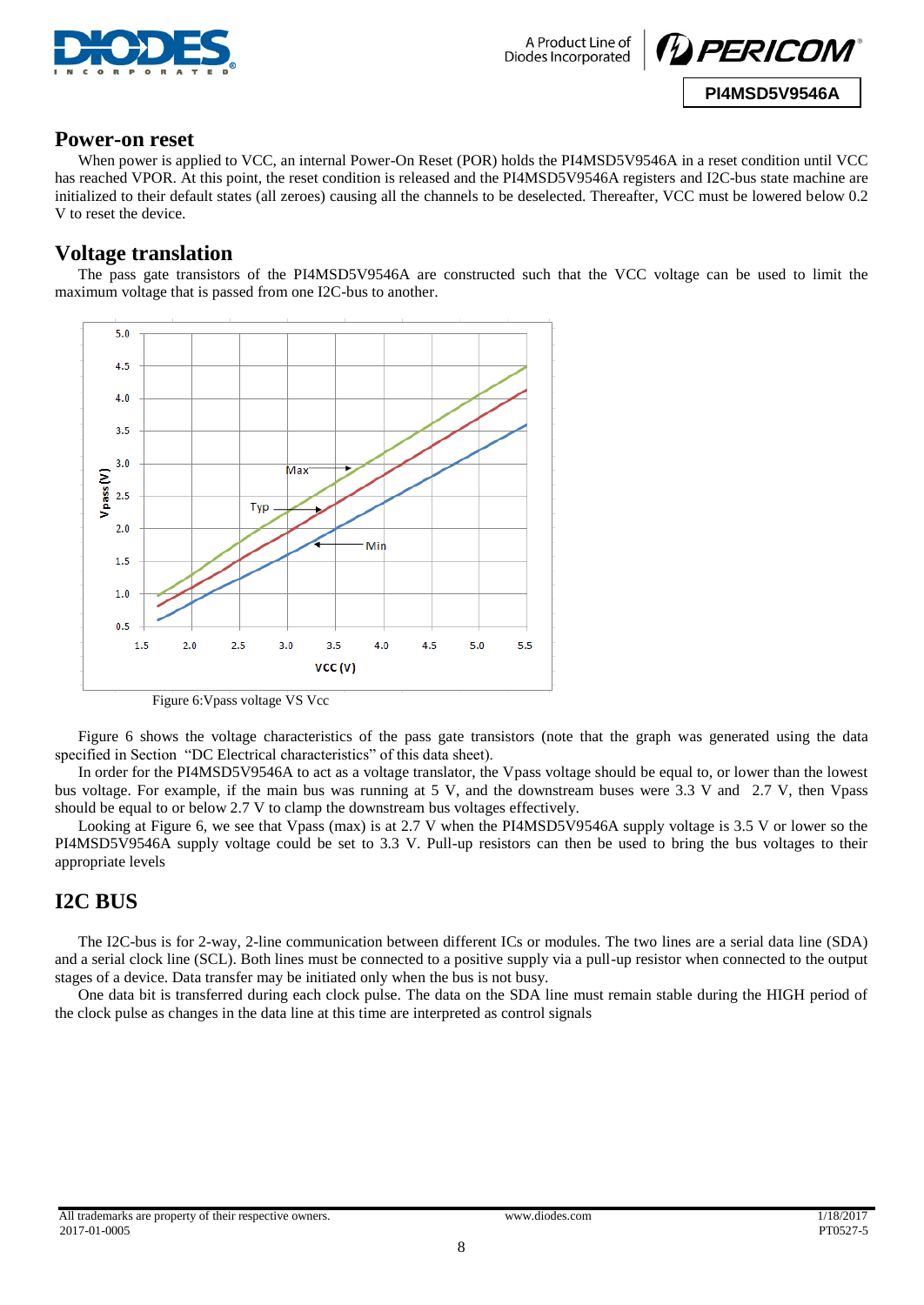





Both data and clock lines remain HIGH when the bus is not busy. A HIGH-to-LOW transition of the data line while the clock is HIGH is defined as the START condition (S). A LOW-to-HIGH transition of the data line while the clock is HIGH is defined as the STOP condition (P)



Figure 8. Definition of Start and Stop Conditions

A device generating a message is a 'transmitter', a device receiving is the 'receiver'. The device that controls the message is the 'master' and the devices which are controlled by the master are the 'slaves'



Figure 9. System Configuration

The number of data bytes transferred between the START and the STOP conditions from transmitter to receiver is not limited. Each byte of 8 bits is followed by one acknowledge bit. The acknowledge bit is a HIGH level put on the bus by the transmitter, whereas the master generates an extra acknowledge related clock pulse.

A slave receiver which is addressed must generate an acknowledge after the reception of each byte. Also, a master must generate an acknowledge after the reception of each byte that has been clocked out of the slave transmitter. The device that acknowledges has to pull down the SDA line during the acknowledge clock pulse so that the SDA line is stable LOW during the HIGH period of the acknowledge related clock pulse; set-up and hold times must be taken into account.

A master receiver must signal an end of data to the transmitter by not generating an acknowledge on the last byte that has been clocked out of the slave. In this event, the transmitter must leave the data line HIGH to enable the master to generate a STOP condition.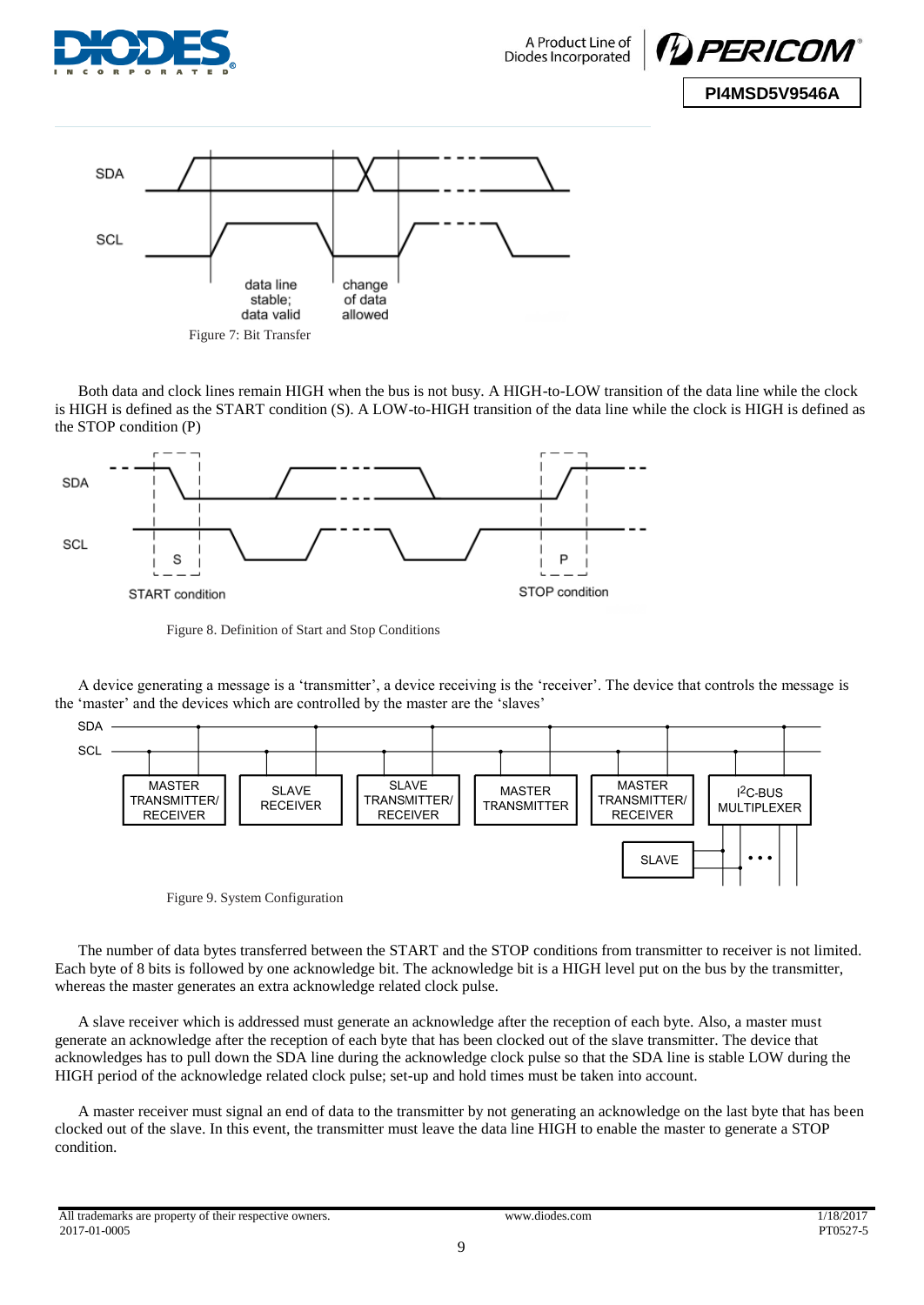





Figure 10. Acknowledgment on I2C Bus

Data is transmitted to the PI4MSD5V9546A control register using the write mode shown in bellow



Figure 11. Write Control Register

Data is transmitted to the PI4MSD5V9546A control register using the write mode shown in bellow



Figure 12. Read Control Register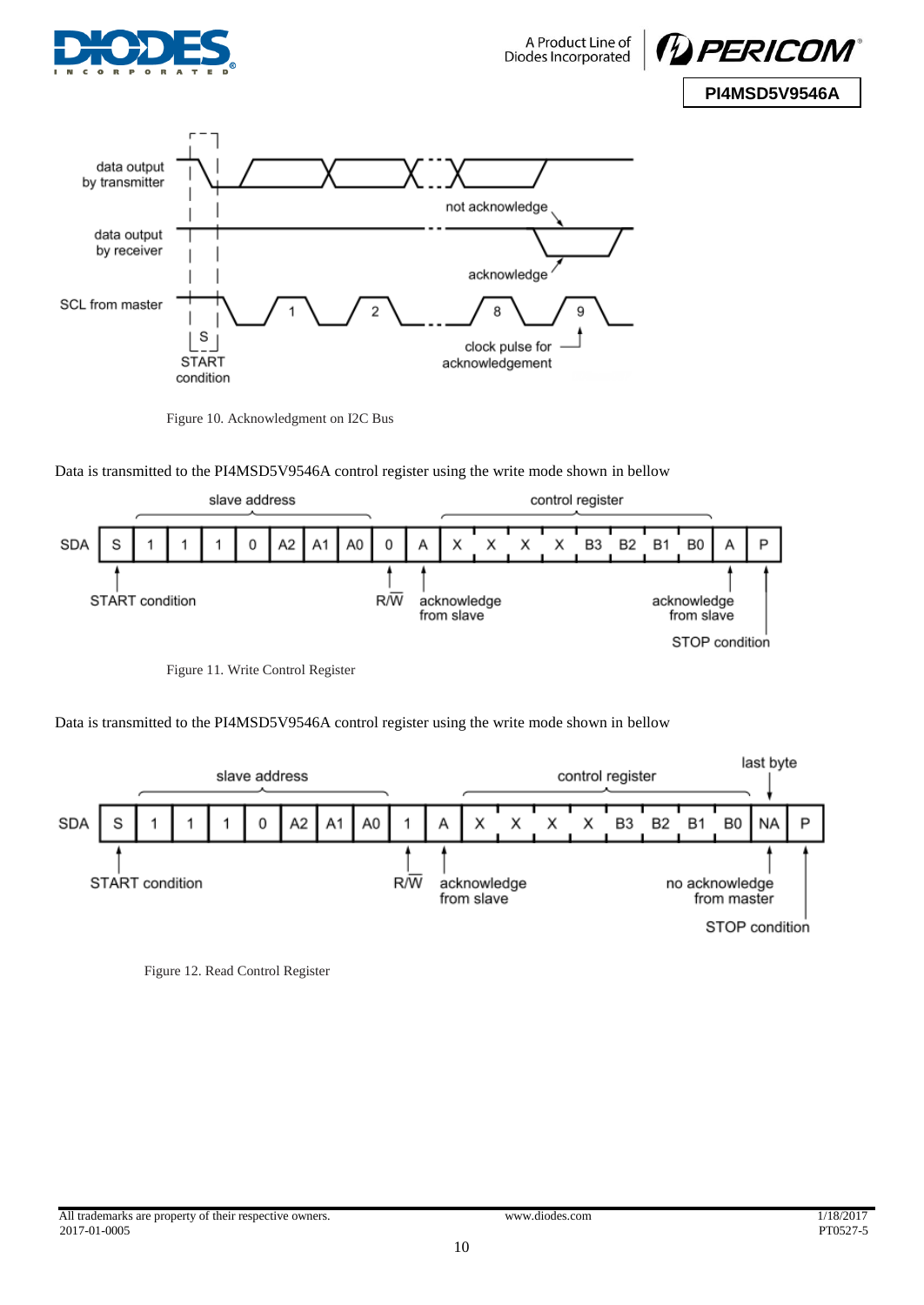



#### **Mechanical Information**

**SOIC-16(W)**

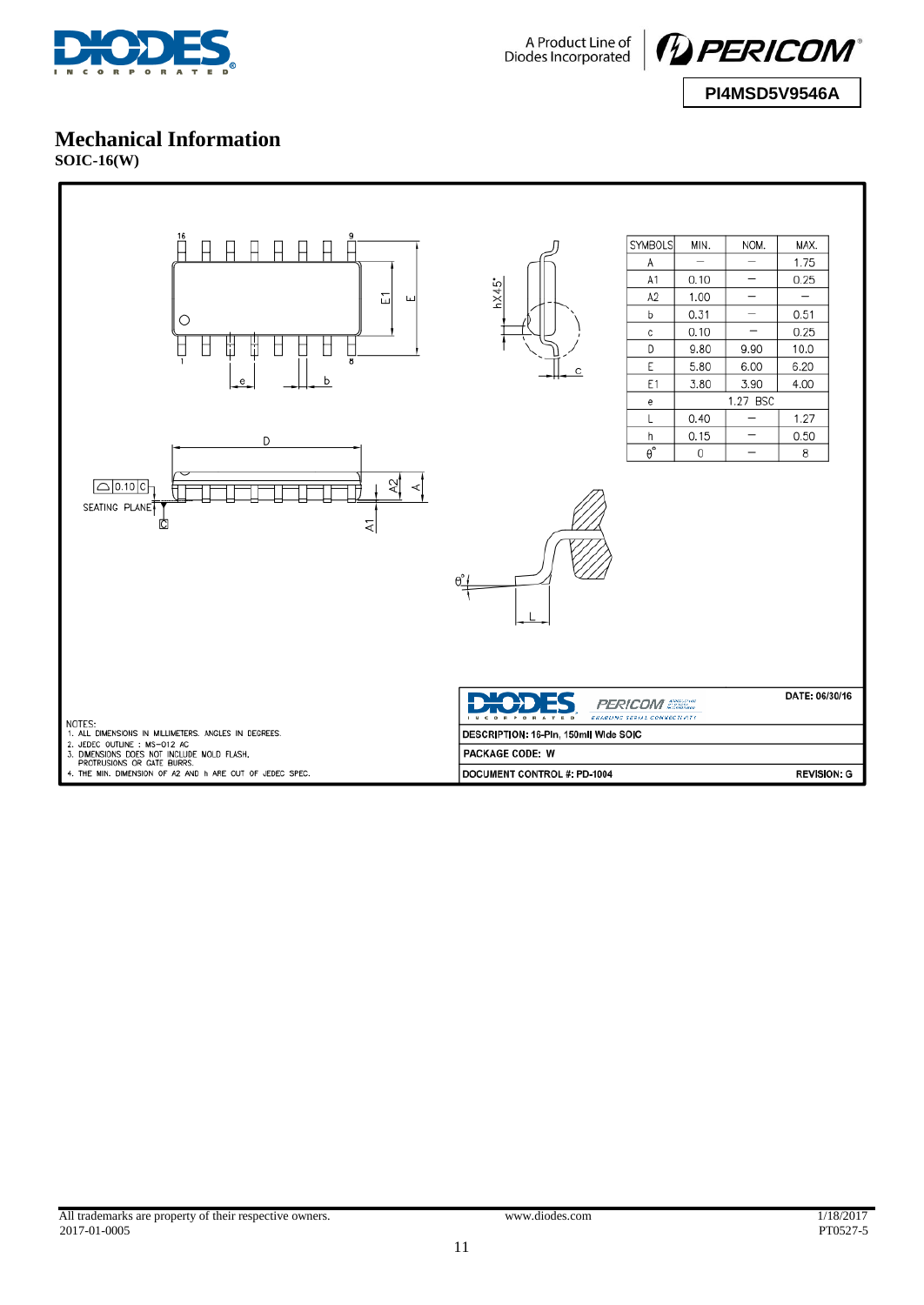



#### **TSSOP-16(L)**

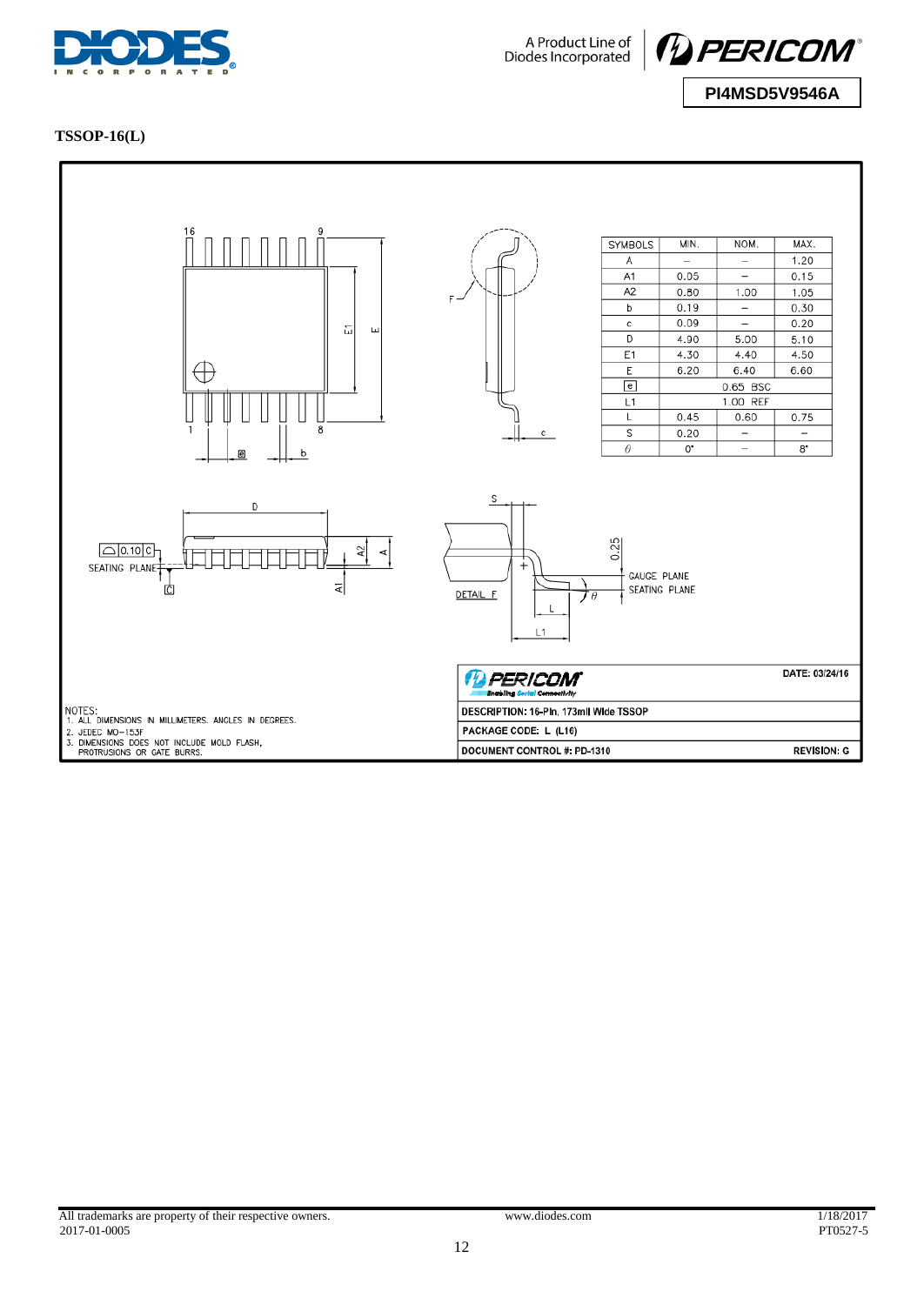



**TQFN4\*4-16(ZY)**



**Note: For latest package info, please check: http://www.pericom.com/products/packaging/mechanicals.php**

### **Ordering Information**

| Part No.          | <b>Package Code</b> | <b>Package</b>                            |
|-------------------|---------------------|-------------------------------------------|
| PI4MSD5V9546AWE   | W                   | 16-Pin, 150 mil Wide (SOIC)               |
| PI4MSD5V9546AWEX  | W                   | 16-Pin, 150 mil Wide (SOIC), Tape & Reel  |
| PI4MSD5V9546ALE   |                     | 16-Pin, 173 mil Wide (TSSOP)              |
| PI4MSD5V9546ALEX  |                     | 16-Pin, 173 mil Wide (TSSOP), Tape & Reel |
| PI4MSD5V9546AZYEX | ΖY                  | 16-Pin, 4x4 (TQFN), Tape & Reel           |

**Note:** 

• Thermal characteristics can be found on the company web site at www.pericom.com/packaging/

• E = Pb-free and Green

• X suffix  $=$  Tape/Reel